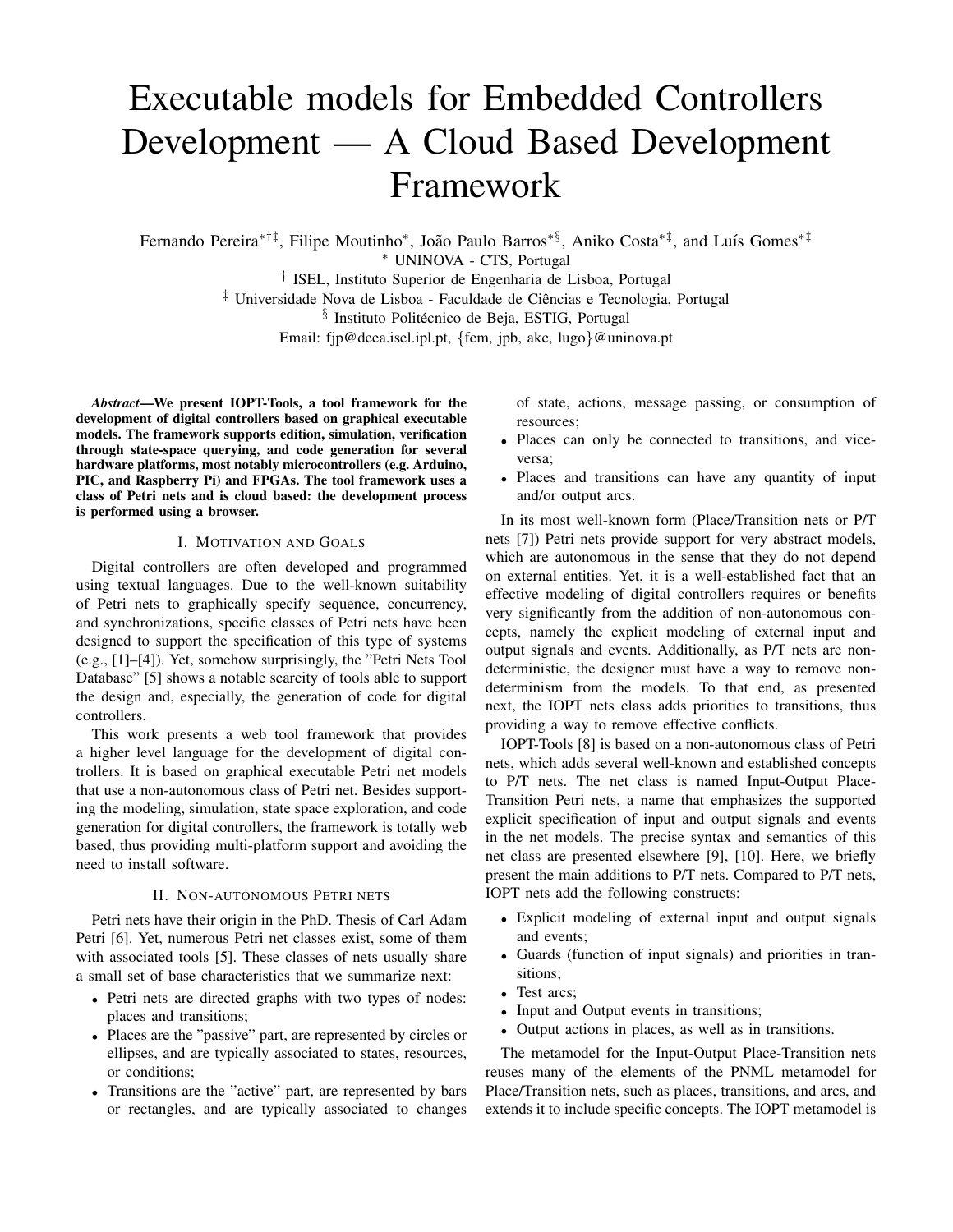described in RelaxNG, as well as in MOF and Ecore formats, putting IOPT in the context of MDA artifacts and allowing one to take benefit from the MDA infrastructure [10].

IOPT nets have a single server maximal step cycle accurate semantics, which together with priorities in transitions, allows the development of deterministic models. In this semantics, all transitions that can fire will fire. To that end each fireable transition has to be *enabled* (sufficient tokens in input places) and *ready* (external signals and events allow the transition to fire).

## III. THE IOPT-TOOLS FRAMEWORK

IOPT-Tools is a framework that integrates a set of tools supporting the development of digital controllers. The framework is also being used for teaching [11], which serves as a validation of its usability and simplicity. Presently, it integrates the following tools in a web-based interface allowing cloud based storage of the Petri net models being created [12]:

- Edit Model Enter in the IOPT Model Editor tool;
- Simulate the models executing the "token game" [13];
- Generate C Code Invoke the automatic software C code generator [14] ;
- Synthesize VHDL Invoke the automatic hardware VHDL code generator [15];
- Generate State Space Execute the State-space generation tool;
- Query Editor Open the Query-editor tool to specify state-space queries;
- Query Results View query results after the end of state- space calculation;
- Download Model File Download the current model file to the users PC;
- Export Snoopy C Convert the current model to the Snoopy/IOPT editor file format, using C syntax for math expressions;
- Export Snoopy VHDL Convert the current model to the Snoopy/IOPT editor file format, using VHDL syntax for math expressions;
- Decompose GALS Decompose the selected model into several sub-models according to specified GALS timedomains [16], [17];
- Model List Select other model from the list of models stored in the server's user account.

Each model (component) can be seen as a sub-model to be mapped into an hardware or software platform assuming hardware-software co-design techniques and specific metrics, as power consumption, performance, among others. FPGAs have been used in conjunction with IOPT-Tools framework allowing exploring and exercising solutions in hardwaresoftware solution space. This allows the development of globally asynchronous, locally synchronous (GALS) systems.

Figure 1 shows the login web page. After, Figure 2 shows an IOPT net model for a quad encoder model, ready to be selected among several available, and Figure 3 shows the screen for the simulator tool.



Fig. 1. Login window.



Fig. 2. Selecting one model to open, while presenting the one currently selected.



Fig. 3. Simulation tool window.

For the generation of the state-space, the user specifies the initial marking and the state-space is generated using the maximal step semantics of IOPT nets, taking in consideration the values of input signals and events. The state space can then be queried. Each query is a logical expression that can use place markings and event output signals associated to transitions. These queries allow the verification of some forms of reachability.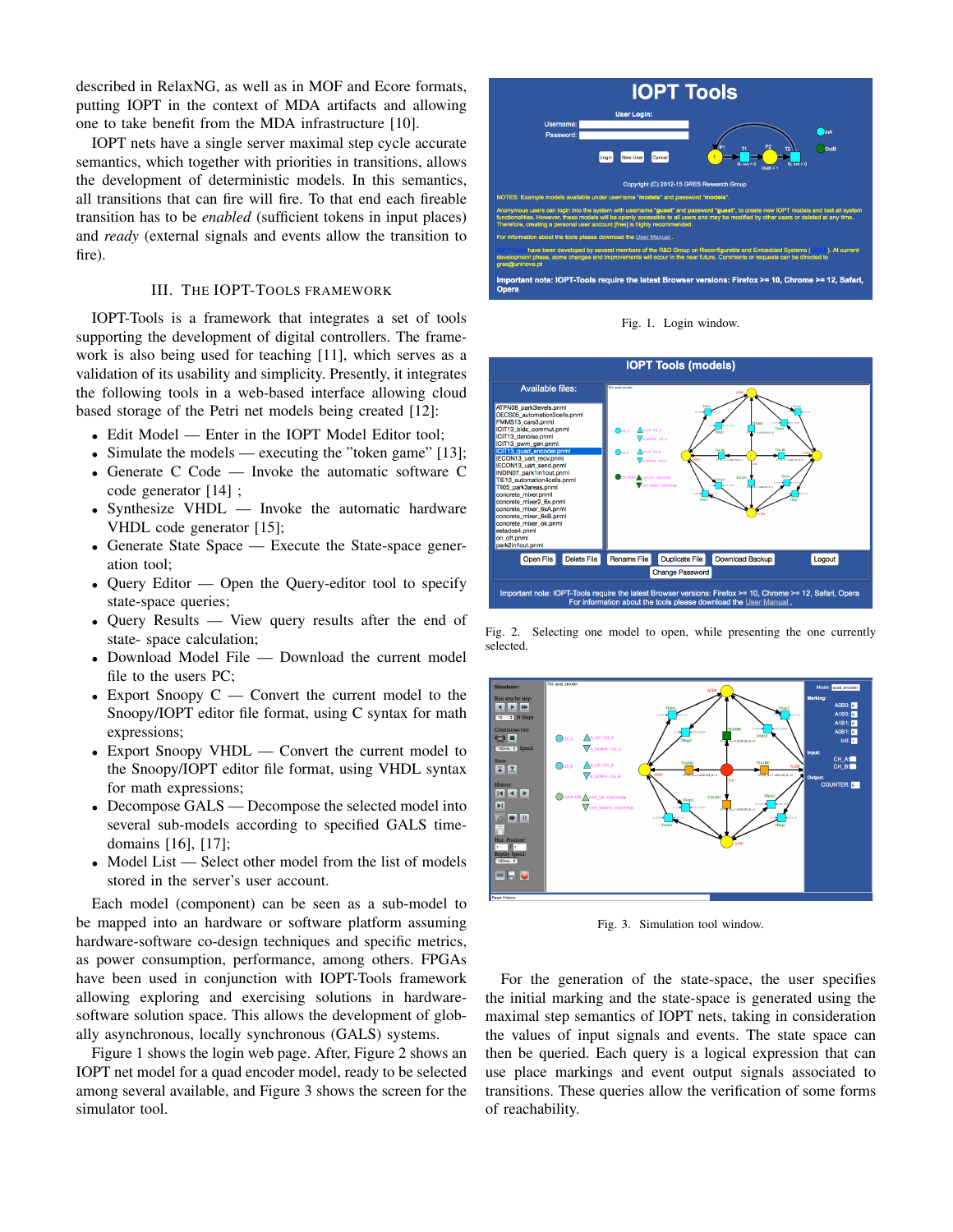Listing 1 and Listing 2 show part of the generated C and VHDL code, respectively, which can be directly deployed into implementation platforms, such as FPGAs for VHDL descriptions, and current popular platforms (e.g., Arduino and Raspberry PI) for C based implementations.

```
Listing 1. Part of the generated C code
25 /* Net quad_encoder – IOPT */
26 /* Automatic code generated by IOPT2C XSLT
       transformation. */
27
28 # include \lt stdlib.h>
29 #include "net_types.h"
30
31 int trace_control = TRACE_CONT_RUN;
32
33 extern void webServer_init();
34 extern void webServer_getRequest();
35 extern void webServer_sendResponse();
36 extern void webServer_disconnectClient();
37 extern void webServer_checkBreakPoints();
38
39 static quad_encoder_NetMarking marking;
40 static quad_encoder_InputSignals inputs,
       prev<sub>-</sub>inputs;
41 static quad_encoder_PlaceOutputSignals place_out
        ;
42 static quad_encoder_EventOutputSignals ev_out;
43
44 void setup ()
45 {
46 createInitial_quad_encoder_NetMarking ( &
            marking );
47 init_quad_encoder_OutputSignals ( &place_out,
            &ev_ut );quad_encoder_InitializeIO();
49 quad_encoder_GetInputSignals ( &prev_inputs,
           NULL ) ;
50 # i f d e f HTTP SERVER
51 web Server_init();
52 # endif
53 }
54
55 void loop()
56 {
57 #ifdef HTTP SERVER
58 web Server get Request ();
59 # endif
60
61 if (trace_control != TRACE_PAUSE)
62 quad_encoder_ExecutionStep ( &marking, &
               inputs, &prev_inputs, &place_out, &
                ev_out);
63 else quad_encoder_GetInputSignals ( &inputs,
           NULL ) ;
64 if ( trace_control > TRACE_PAUSE ) →
           \hbox{\tt trace\_control} ;
65
66 #ifdef HTTP_SERVER
67 webServer_sendResponse();
68 # endif
69
70 quad_encoder_LoopDelay();
71
72 #ifdef HTTP SERVER
73 webServer_disconnectClient();
74 webServer_checkBreakPoints();
75 # e n d i f
76 }
77
78 int main ()
79 {
\text{softmax}(x) :
```

```
81
82 do loop();
83 while (quad encoder Finish Execution \alphamarking ) == 0 );
84
85 return 0:
86 }
            Listing 2. Part of the generated VHDL code
25 → Net quad_encoder - IOPT
26 - Automatic code generated by IOPT2VHDL XSLT
        transformation.
27 - by GRES Research Group - 2014
28
29
30 Library IEEE;
31 Use IEEE . STD_LOGIC_1164 . ALL;
32 Use IEEE.STD_LOGIC_ARITH.ALL;
33 Use IEEE . STD LOGIC UNSIGNED . ALL;
34
35
36 Entity quad_encoder IS
37 Port (
38 Clk : IN STD_LOGIC;
39 CH_A : IN STD_LOGIC;
40 CH_B : IN STD_LOGIC;
41 COUNTER : OUT INTEGER RANGE 0 TO 255;
42 Enable : IN STD_LOGIC;
43 Reset : IN STD_LOGIC
44 ) ;
45 End quad_encoder;
46
47 Architecture Structural OF quad_encoder IS
48
49 Signal p 2: INTEGER RANGE 0 TO 1 := 0;<br>50 Signal p 3: INTEGER RANGE 0 TO 1 := 0:
        Signal p_3: INTEGER RANGE 0 TO 1 := 0;
\begin{array}{lll} 51 & \text{Signal} & \text{p}_4 \text{1}: \text{INTEGR} & \text{RANGE 0} & \text{TO 1} & \text{:=} & 0; \\ 52 & \text{Signal} & \text{p}_5: \text{INTEGR} & \text{RANCE 0} & \text{TO 1} & \text{:=} & 0; \end{array}Signal p_5: INTEGER RANGE 0 TO 1 := 0;
53 Signal p 30: INTEGER RANGE 0 TO 1 := 1;
54
55 Signal prev_CH_A: STD_LOGIC := '0';
56 Signal prev_CH_B : STD_LOGIC := '0';
57
58 Signal event A UP: STD LOGIC := '0';
59 Signal event_A_DOWN: STD_LOGIC := '0';
60 Signal event_B_UP: STD\_LOGIC := '0';61 Signal event B_DOWN: STD_LOGIC := '0;
62
63 Signal s_COUNTER : INTEGER RANGE 0 TO 255 :=
              0:64
65 - Array implementation:
66
67 Begin
68 - Selected array items:
69
70 proc_in_events: PROCESS (Clk, Enable ) IS
71 Begin
72 If falling edge (Clk) Then
```

```
73 (continues)
```
#### IV. RELATED WORK

Petri nets have been used for a long time for the description of hardware systems and for the design of digital controllers (e.g. [18]). For example, a Petri net variant called STG (Statetransition graphs) has been widely used in the field of logic systems design.

Another Petri Net inspired formalism is NCES/TNCES (Net Condition Event System/ Timed Net Condition Event System), which has been used for system modeling, mostly in the